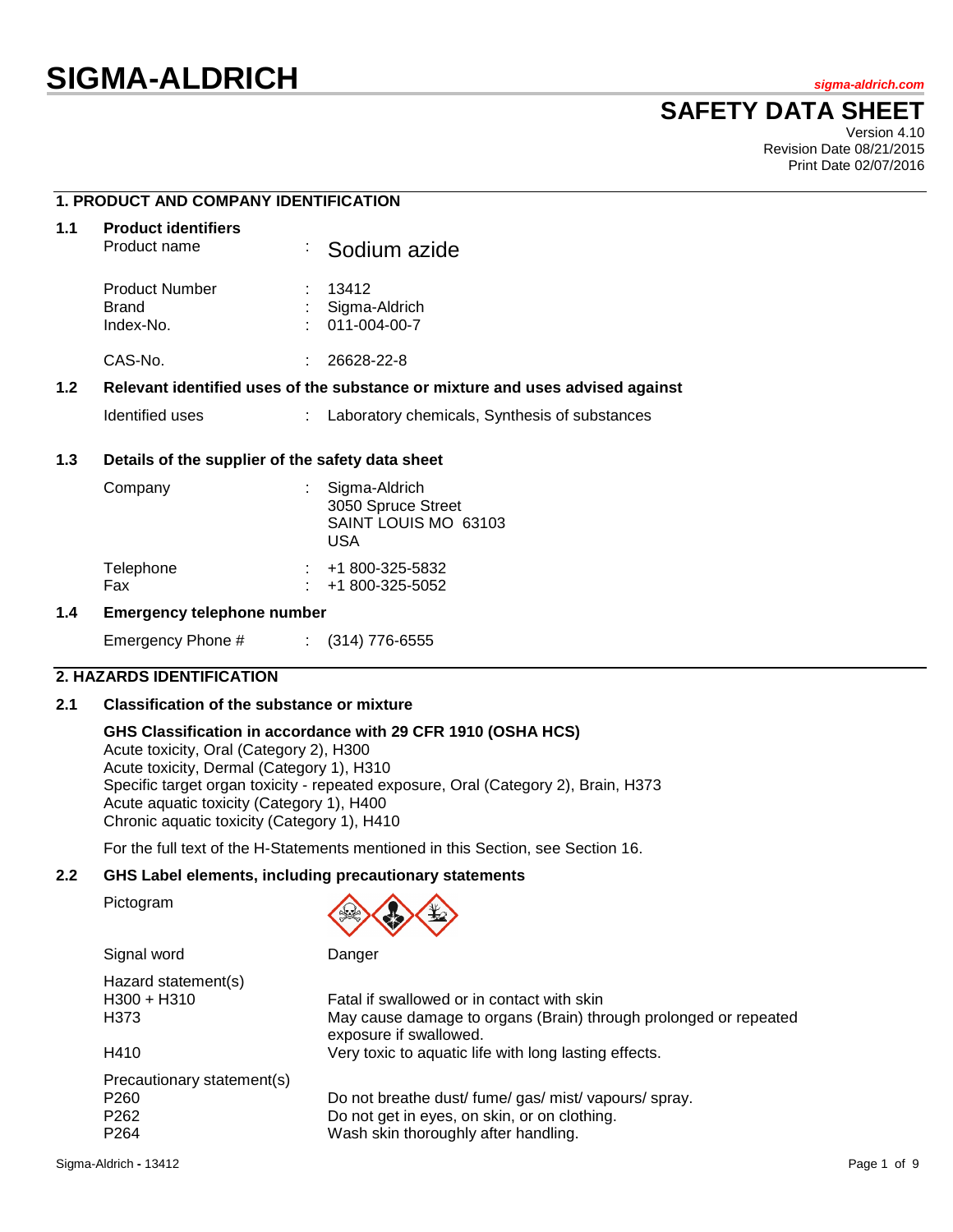| P <sub>270</sub><br>P <sub>273</sub> | Do not eat, drink or smoke when using this product.<br>Avoid release to the environment.                         |
|--------------------------------------|------------------------------------------------------------------------------------------------------------------|
| P <sub>280</sub>                     | Wear protective gloves/ protective clothing/ eye protection/ face<br>protection.                                 |
| $P301 + P310 + P330$                 | IF SWALLOWED: Immediately call a POISON CENTER or doctor/<br>physician. Rinse mouth.                             |
| $P302 + P350 + P310$                 | IF ON SKIN: Gently wash with plenty of soap and water. Immediately call<br>a POISON CENTER or doctor/ physician. |
| P314                                 | Get medical advice/ attention if you feel unwell.                                                                |
| P362                                 | Take off contaminated clothing and wash before reuse.                                                            |
| P391                                 | Collect spillage.                                                                                                |
| P405                                 | Store locked up.                                                                                                 |
| P <sub>501</sub>                     | Dispose of contents/ container to an approved waste disposal plant.                                              |

#### **2.3 Hazards not otherwise classified (HNOC) or not covered by GHS**

Contact with acids liberates very toxic gas. Sodium Azide may react with lead and copper plumbing to form highly explosive metal azides., Rapidly absorbed through skin.

#### **3. COMPOSITION/INFORMATION ON INGREDIENTS**

#### **3.1 Substances**

| Formula          | : N <sub>3</sub> Na |
|------------------|---------------------|
| Molecular weight | $65.01$ g/mol       |
| CAS-No.          | $: 26628 - 22 - 8$  |
| EC-No.           | 247-852-1           |
| Index-No.        | 011-004-00-7        |
|                  |                     |

#### **Hazardous components**

| Component    | Classification                                                                                                     | Concentration |
|--------------|--------------------------------------------------------------------------------------------------------------------|---------------|
| Sodium azide |                                                                                                                    |               |
|              | Acute Tox. 2; Acute Tox. 1;<br><b>STOT RE 2; Aquatic Acute 1:</b><br>Aquatic Chronic 1; H300 +<br>H310, H373, H410 | $\leq$ 100 %  |

For the full text of the H-Statements mentioned in this Section, see Section 16.

#### **4. FIRST AID MEASURES**

#### **4.1 Description of first aid measures**

#### **General advice**

Consult a physician. Show this safety data sheet to the doctor in attendance.Move out of dangerous area.

#### **If inhaled**

If breathed in, move person into fresh air. If not breathing, give artificial respiration. Consult a physician.

#### **In case of skin contact**

Wash off with soap and plenty of water. Take victim immediately to hospital. Consult a physician.

#### **In case of eye contact**

Flush eyes with water as a precaution.

#### **If swallowed**

Never give anything by mouth to an unconscious person. Rinse mouth with water. Consult a physician.

#### **4.2 Most important symptoms and effects, both acute and delayed** The most important known symptoms and effects are described in the labelling (see section 2.2) and/or in section 11

#### **4.3 Indication of any immediate medical attention and special treatment needed** No data available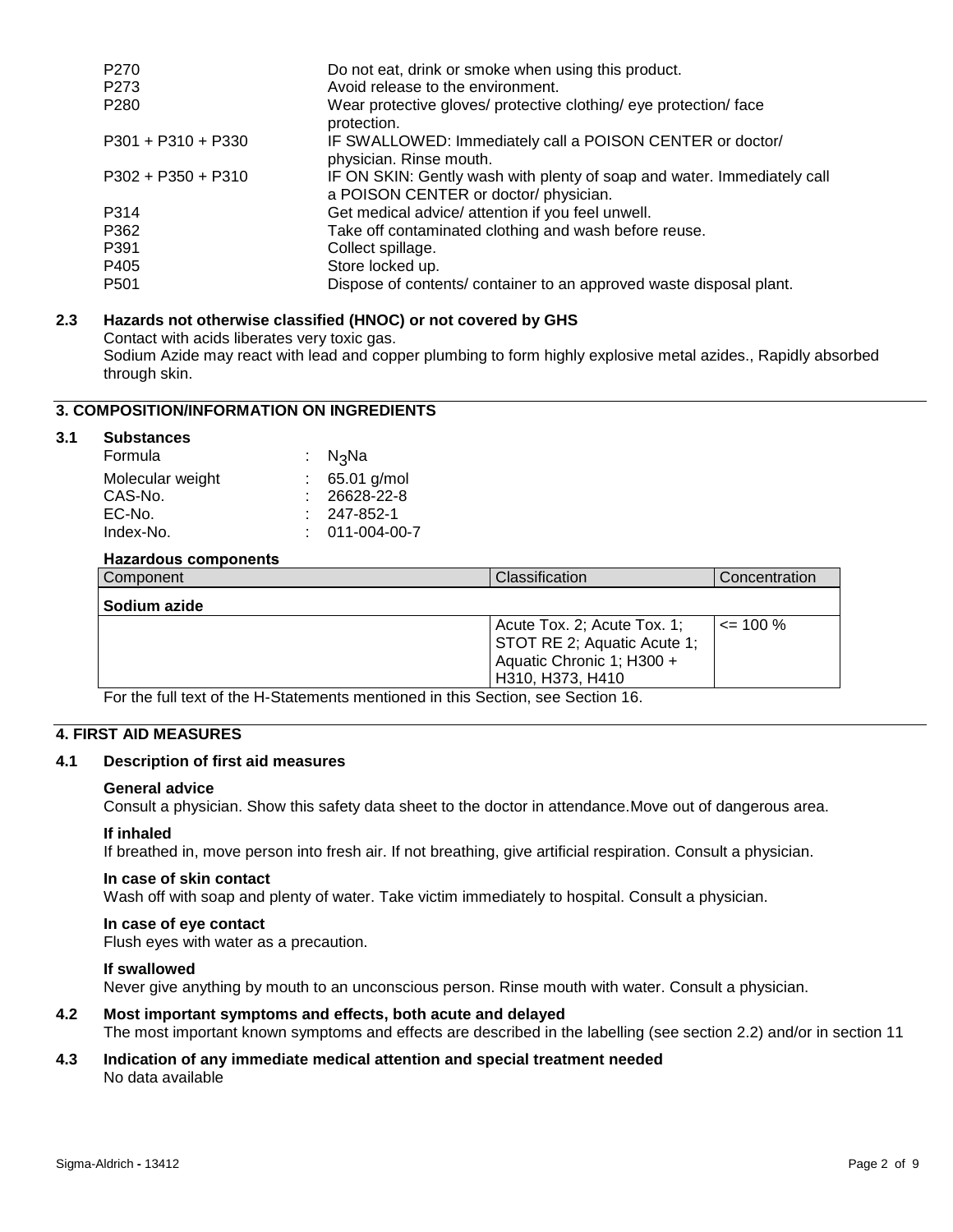#### **5. FIREFIGHTING MEASURES**

**5.1 Extinguishing media**

**Suitable extinguishing media** Dry powder

- **5.2 Special hazards arising from the substance or mixture** Sodium oxides
- **5.3 Advice for firefighters** Wear self-contained breathing apparatus for firefighting if necessary.
- **5.4 Further information** No data available

#### **6. ACCIDENTAL RELEASE MEASURES**

**6.1 Personal precautions, protective equipment and emergency procedures** Wear respiratory protection. Avoid dust formation. Avoid breathing vapours, mist or gas. Ensure adequate ventilation. Evacuate personnel to safe areas. Avoid breathing dust. For personal protection see section 8.

#### **6.2 Environmental precautions**

Prevent further leakage or spillage if safe to do so. Do not let product enter drains. Discharge into the environment must be avoided.

**6.3 Methods and materials for containment and cleaning up**

Pick up and arrange disposal without creating dust. Sweep up and shovel. Do not flush with water. Keep in suitable, closed containers for disposal.

**6.4 Reference to other sections**

For disposal see section 13.

#### **7. HANDLING AND STORAGE**

#### **7.1 Precautions for safe handling**

Avoid contact with skin and eyes. Avoid formation of dust and aerosols.Further processing of solid materials may result in the formation of combustible dusts. The potential for combustible dust formation should be taken into consideration before additional processing occurs.

Provide appropriate exhaust ventilation at places where dust is formed. For precautions see section 2.2.

#### **7.2 Conditions for safe storage, including any incompatibilities**

Keep container tightly closed in a dry and well-ventilated place.

Never allow product to get in contact with water during storage. Do not store near acids.

Heat sensitive.

Storage class (TRGS 510): Non-combustible, acute toxic Cat. 1 and 2 / very toxic hazardous materials

#### **7.3 Specific end use(s)**

Apart from the uses mentioned in section 1.2 no other specific uses are stipulated

#### **8. EXPOSURE CONTROLS/PERSONAL PROTECTION**

#### **8.1 Control parameters**

#### **Components with workplace control parameters**

| Component    | CAS-No.    | Value                           | Control<br>parameters | <b>Basis</b>                                     |
|--------------|------------|---------------------------------|-----------------------|--------------------------------------------------|
| Sodium azide | 26628-22-8 | C                               | 0.100000 ppm          | USA. NIOSH Recommended<br><b>Exposure Limits</b> |
|              | Remarks    | Potential for dermal absorption |                       |                                                  |
|              |            |                                 | 0.300000<br>ma/m3     | USA. NIOSH Recommended<br><b>Exposure Limits</b> |
|              |            | Potential for dermal absorption |                       |                                                  |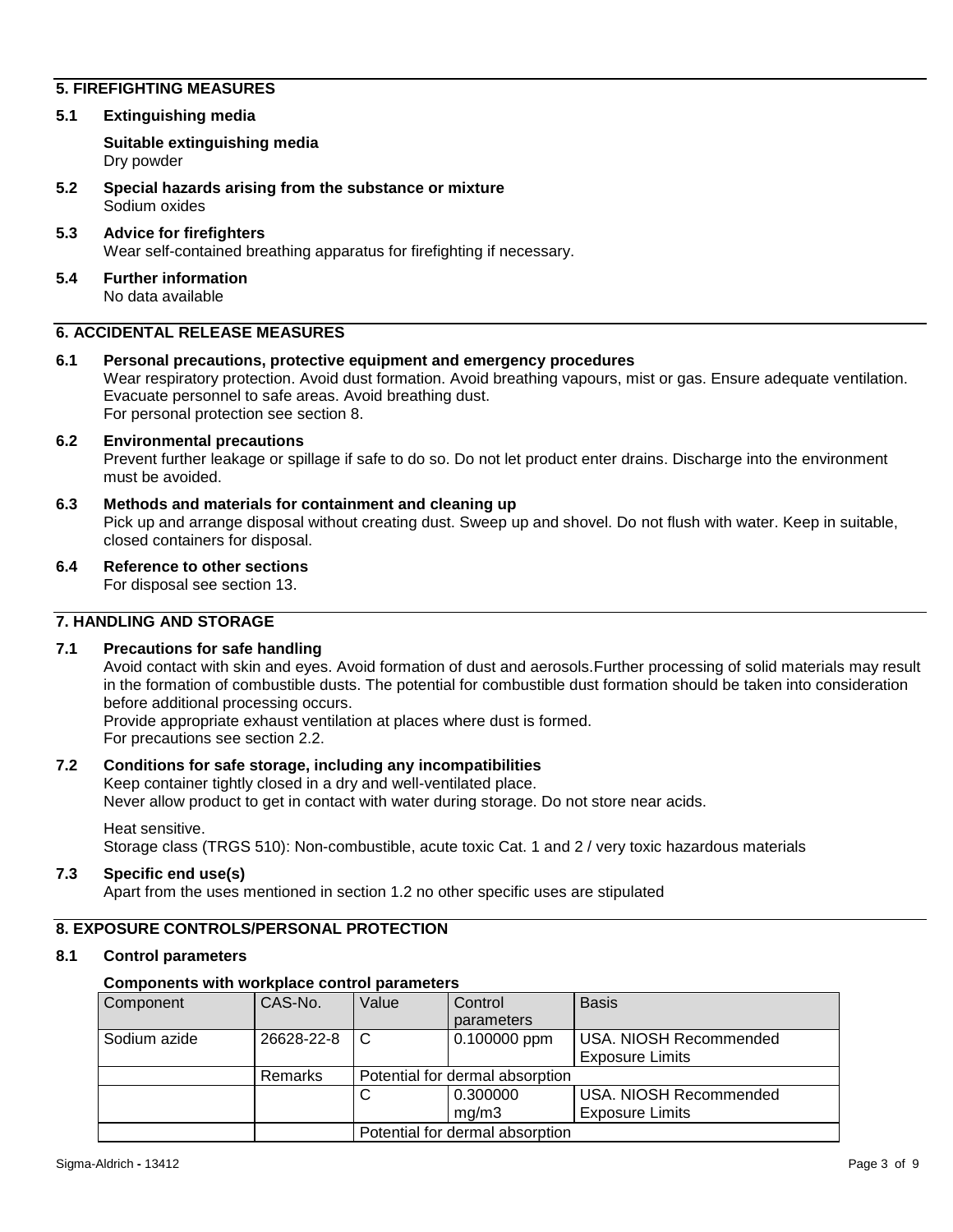| $\mathsf{C}$                                                                             | 0.110000 ppm                                                           | USA. ACGIH Threshold Limit Values<br>(TLV)                       |  |
|------------------------------------------------------------------------------------------|------------------------------------------------------------------------|------------------------------------------------------------------|--|
| Lung damage<br>Cardiac impairment<br>Not classifiable as a human carcinogen              |                                                                        |                                                                  |  |
| $\overline{C}$<br>0.290000<br><b>USA. ACGIH Threshold Limit Values</b><br>mg/m3<br>(TLV) |                                                                        |                                                                  |  |
| Lung damage<br>Cardiac impairment<br>Not classifiable as a human carcinogen              |                                                                        |                                                                  |  |
| $\overline{\text{c}}$                                                                    | 0.110000 ppm                                                           | <b>USA. ACGIH Threshold Limit Values</b><br>(TLV)                |  |
| Lung damage<br>Cardiac impairment<br>Not classifiable as a human carcinogen              |                                                                        |                                                                  |  |
| $\overline{C}$                                                                           | 0.290000<br><b>USA. ACGIH Threshold Limit Values</b><br>mg/m3<br>(TLV) |                                                                  |  |
| Lung damage<br>Cardiac impairment<br>Not classifiable as a human carcinogen              |                                                                        |                                                                  |  |
| $\mathsf{C}$                                                                             | $0.11$ ppm                                                             | <b>USA. ACGIH Threshold Limit Values</b><br>(TLV)                |  |
| Lung damage<br>Cardiac impairment<br>Not classifiable as a human carcinogen              |                                                                        |                                                                  |  |
| $\overline{C}$                                                                           | $0.29$ mg/m3                                                           | <b>USA. ACGIH Threshold Limit Values</b><br>(TLV)                |  |
| Lung damage<br>Cardiac impairment                                                        | Not classifiable as a human carcinogen                                 |                                                                  |  |
| $\overline{C}$                                                                           | $0.1$ ppm                                                              | USA. NIOSH Recommended<br><b>Exposure Limits</b>                 |  |
|                                                                                          | Potential for dermal absorption                                        |                                                                  |  |
| $\mathsf{C}$                                                                             | $0.3$ mg/m $3$                                                         | USA. NIOSH Recommended<br><b>Exposure Limits</b>                 |  |
|                                                                                          | Potential for dermal absorption                                        |                                                                  |  |
| $\mathsf{C}$                                                                             | $0.1$ ppm                                                              | USA. OSHA - TABLE Z-1 Limits for<br>Air Contaminants - 1910.1000 |  |
| Skin notation                                                                            |                                                                        |                                                                  |  |
| $\overline{\text{c}}$                                                                    | $0.3$ mg/m $3$                                                         | USA. OSHA - TABLE Z-1 Limits for<br>Air Contaminants - 1910.1000 |  |
| Skin notation                                                                            |                                                                        |                                                                  |  |

#### **8.2 Exposure controls**

#### **Appropriate engineering controls**

Avoid contact with skin, eyes and clothing. Wash hands before breaks and immediately after handling the product.

#### **Personal protective equipment**

#### **Eye/face protection**

Face shield and safety glasses Use equipment for eye protection tested and approved under appropriate government standards such as NIOSH (US) or EN 166(EU).

#### **Skin protection**

Handle with gloves. Gloves must be inspected prior to use. Use proper glove removal technique (without touching glove's outer surface) to avoid skin contact with this product. Dispose of contaminated gloves after use in accordance with applicable laws and good laboratory practices. Wash and dry hands.

#### Full contact Material: Nitrile rubber Minimum layer thickness: 0.11 mm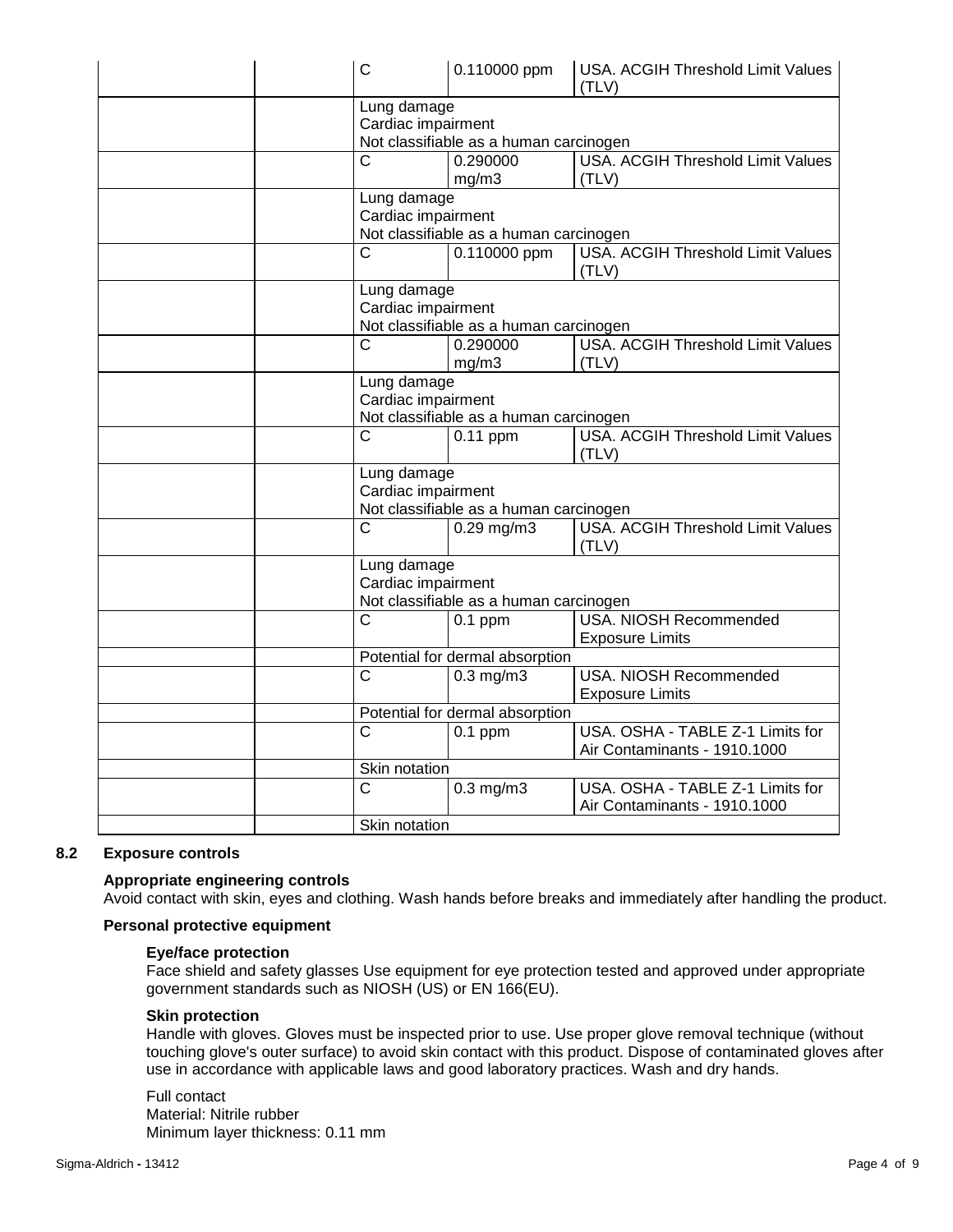Break through time: 480 min Material tested:Dermatril® (KCL 740 / Aldrich Z677272, Size M)

Splash contact Material: Nitrile rubber Minimum layer thickness: 0.11 mm Break through time: 480 min Material tested:Dermatril® (KCL 740 / Aldrich Z677272, Size M)

data source: KCL GmbH, D-36124 Eichenzell, phone +49 (0)6659 87300, e-mail sales@kcl.de, test method: EN374

If used in solution, or mixed with other substances, and under conditions which differ from EN 374, contact the supplier of the CE approved gloves. This recommendation is advisory only and must be evaluated by an industrial hygienist and safety officer familiar with the specific situation of anticipated use by our customers. It should not be construed as offering an approval for any specific use scenario.

#### **Body Protection**

Complete suit protecting against chemicals, The type of protective equipment must be selected according to the concentration and amount of the dangerous substance at the specific workplace.

#### **Respiratory protection**

Where risk assessment shows air-purifying respirators are appropriate use a full-face particle respirator type N100 (US) or type P3 (EN 143) respirator cartridges as a backup to engineering controls. If the respirator is the sole means of protection, use a full-face supplied air respirator. Use respirators and components tested and approved under appropriate government standards such as NIOSH (US) or CEN (EU).

#### **Control of environmental exposure**

Prevent further leakage or spillage if safe to do so. Do not let product enter drains. Discharge into the environment must be avoided.

#### **9. PHYSICAL AND CHEMICAL PROPERTIES**

#### **9.1 Information on basic physical and chemical properties**

| a) | Appearance                                         | Form: crystalline<br>Colour: white                    |
|----|----------------------------------------------------|-------------------------------------------------------|
| b) | Odour                                              | No data available                                     |
| C) | <b>Odour Threshold</b>                             | No data available                                     |
| d) | рH                                                 | 10 at 65 g/l at 25 °C (77 °F)                         |
| e) | Melting point/freezing<br>point                    | 275 °C (527 °F)                                       |
| f) | Initial boiling point and<br>boiling range         | No data available                                     |
| g) | Flash point                                        | No data available                                     |
| h) | Evaporation rate                                   | No data available                                     |
| i) | Flammability (solid, gas)                          | The product is not flammable. - Flammability (solids) |
| j) | Upper/lower<br>flammability or<br>explosive limits | No data available                                     |
| k) | Vapour pressure                                    | 0.01 hPa (0.01 mmHg) at 20 °C (68 °F)                 |
| I) | Vapour density                                     | No data available                                     |
| m) | Relative density                                   | 1.850 g/cm3                                           |
| n) | Water solubility                                   | 65 g/l at 20 °C (68 °F) - completely soluble          |
| O) | Partition coefficient: n-<br>octanol/water         | No data available                                     |
| p) | Auto-ignition<br>temperature                       | 309 °C (588 °F) at 1,013 hPa (760 mmHg)               |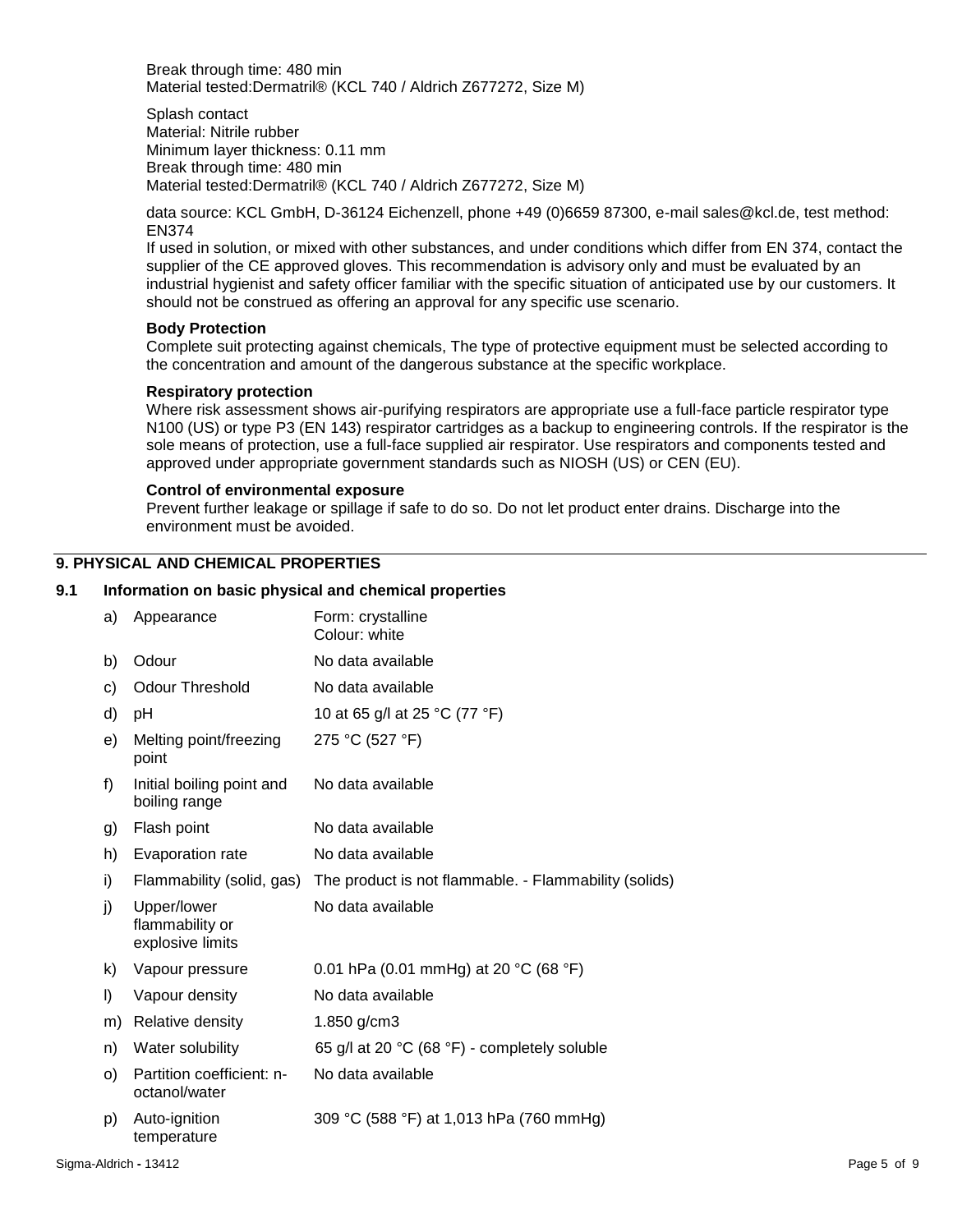| q) Decomposition | 300 °C (572 °F) - |
|------------------|-------------------|
| temperature      |                   |

- r) Viscosity No data available
- s) Explosive properties Not explosive
- t) Oxidizing properties No data available

#### **9.2 Other safety information**

Bulk density 0.8 kg/m3

#### **10. STABILITY AND REACTIVITY**

#### **10.1 Reactivity**

No data available

- **10.2 Chemical stability** Stable under recommended storage conditions.
- **10.3 Possibility of hazardous reactions** No data available

#### **10.4 Conditions to avoid**

An explosion occurred when a mixture of sodium azide, methylene chloride, dimethyl sulfoxide, and sulfuric acid were being concentrated on a rotary evaporator.

#### **10.5 Incompatible materials**

Halogenated hydrocarbon, Metals, Acids, Acid chlorides, Hydrazine, Dimethyl sulfate, Inorganic acid chlorides

#### **10.6 Hazardous decomposition products**

Other decomposition products - No data available In the event of fire: see section 5

#### **11. TOXICOLOGICAL INFORMATION**

#### **11.1 Information on toxicological effects**

#### **Acute toxicity**

No data available

Inhalation: No data available

Dermal: No data available

No data available

#### **Skin corrosion/irritation**

Skin - reconstructed human epidermis (RhE) Result: No skin irritation - 15 min

#### **Serious eye damage/eye irritation**

Eyes - Bovine cornea Result: No eye irritation - 4 h (OECD Test Guideline 437)

#### **Respiratory or skin sensitisation**

in vivo assay - Mouse Result: Does not cause skin sensitisation. (OECD Test Guideline 429)

**Germ cell mutagenicity** No data available

#### **Carcinogenicity**

Carcinogenicity - Rat - male and female - Oral No significant adverse effects were reported

IARC: No component of this product present at levels greater than or equal to 0.1% is identified as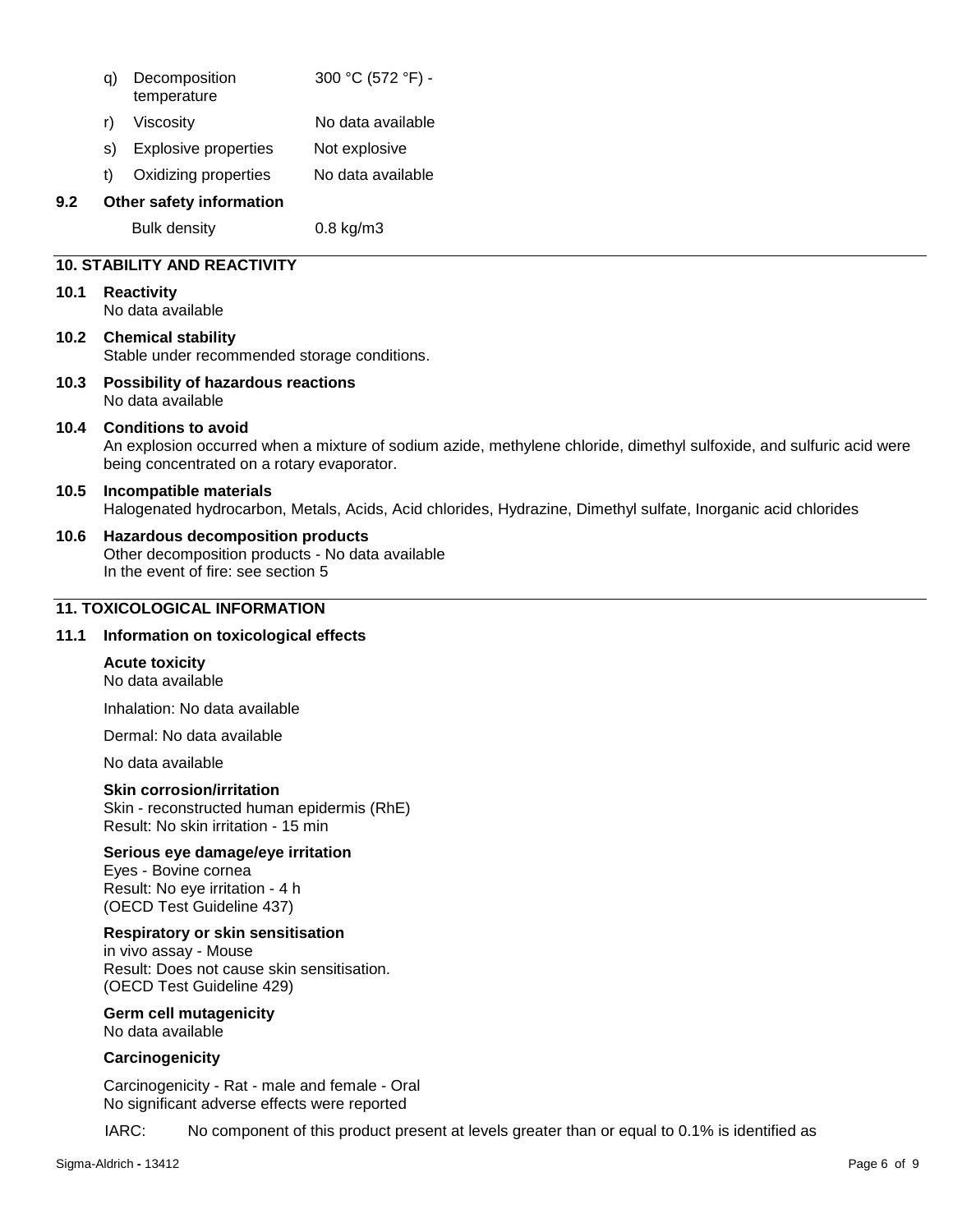probable, possible or confirmed human carcinogen by IARC.

- NTP: No component of this product present at levels greater than or equal to 0.1% is identified as a known or anticipated carcinogen by NTP.
- OSHA: No component of this product present at levels greater than or equal to 0.1% is identified as a carcinogen or potential carcinogen by OSHA.

#### **Reproductive toxicity**

No data available

No data available

**Specific target organ toxicity - single exposure** No data available

#### **Specific target organ toxicity - repeated exposure**

Oral - May cause damage to organs through prolonged or repeated exposure. - Brain

### **Aspiration hazard**

No data available

#### **Additional Information**

Repeated dose toxicity Rat - male and female - Oral - LOAEL : 5 mg/kg RTECS: VY8050000

Nausea, Headache, Vomiting, Laboratory experiments in animals have shown sodium azide to produce a profound hypotensive effect, demyelination of myelinated nerve fibers in the central nervous system, testicular damage, blindness, attacks of rigidity, and hepatic and cerebral effects., To the best of our knowledge, the chemical, physical, and toxicological properties have not been thoroughly investigated.

#### **12. ECOLOGICAL INFORMATION**

#### **12.1 Toxicity**

| Toxicity to fish  | mortality LC50 - Pimephales promelas (fathead minnow) - 5.46 mg/l - 96 h<br>(OECD Test Guideline 203) |
|-------------------|-------------------------------------------------------------------------------------------------------|
| Toxicity to algae | static test EC50 - Pseudokirchneriella subcapitata - 0.35 mg/l - 96 h<br>(OECD Test Guideline 201)    |

- **12.2 Persistence and degradability** No data available
- **12.3 Bioaccumulative potential** No data available
- **12.4 Mobility in soil** No data available
- **12.5 Results of PBT and vPvB assessment**
	- PBT/vPvB assessment not available as chemical safety assessment not required/not conducted

#### **12.6 Other adverse effects**

An environmental hazard cannot be excluded in the event of unprofessional handling or disposal. Very toxic to aquatic life with long lasting effects.

#### **13. DISPOSAL CONSIDERATIONS**

#### **13.1 Waste treatment methods**

#### **Product**

Offer surplus and non-recyclable solutions to a licensed disposal company. Contact a licensed professional waste disposal service to dispose of this material. Dissolve or mix the material with a combustible solvent and burn in a chemical incinerator equipped with an afterburner and scrubber.

#### **Contaminated packaging**

Dispose of as unused product.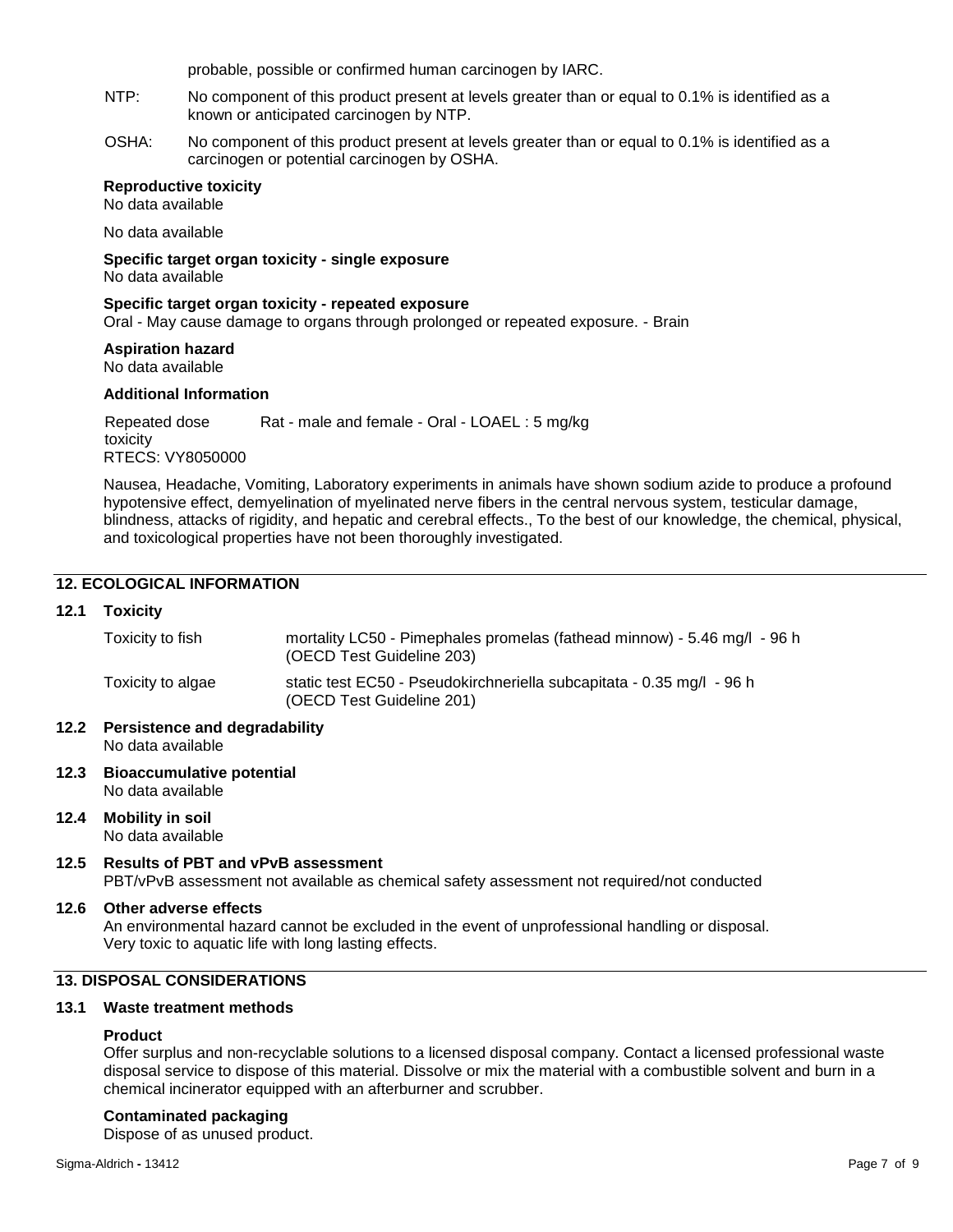### **14. TRANSPORT INFORMATION**

| DOT (US)<br>UN number: 1687<br>Proper shipping name: Sodium azide<br>Reportable Quantity (RQ): 1000 lbs                                                        | <b>Class: 6.1</b>                                                                                                                                                                                            | Packing group: II |                                                |                                                                          |
|----------------------------------------------------------------------------------------------------------------------------------------------------------------|--------------------------------------------------------------------------------------------------------------------------------------------------------------------------------------------------------------|-------------------|------------------------------------------------|--------------------------------------------------------------------------|
| Poison Inhalation Hazard: No                                                                                                                                   |                                                                                                                                                                                                              |                   |                                                |                                                                          |
| <b>IMDG</b><br>UN number: 1687<br>Proper shipping name: SODIUM AZIDE<br>Marine pollutant:yes<br><b>IATA</b>                                                    | <b>Class: 6.1</b>                                                                                                                                                                                            | Packing group: II |                                                | EMS-No: F-A, S-A                                                         |
| UN number: 1687<br>Proper shipping name: Sodium azide                                                                                                          | <b>Class: 6.1</b>                                                                                                                                                                                            | Packing group: II |                                                |                                                                          |
| <b>15. REGULATORY INFORMATION</b>                                                                                                                              |                                                                                                                                                                                                              |                   |                                                |                                                                          |
| <b>SARA 302 Components</b><br>Sodium azide<br><b>SARA 313 Components</b><br>Sodium azide<br>SARA 311/312 Hazards<br><b>Acute Health Hazard</b>                 | The following components are subject to reporting levels established by SARA Title III, Section 302:<br>The following components are subject to reporting levels established by SARA Title III, Section 313: |                   | CAS-No.<br>26628-22-8<br>CAS-No.<br>26628-22-8 | <b>Revision Date</b><br>2007-07-01<br><b>Revision Date</b><br>2007-07-01 |
|                                                                                                                                                                | <b>Massachusetts Right To Know Components</b>                                                                                                                                                                |                   |                                                |                                                                          |
| Sodium azide                                                                                                                                                   |                                                                                                                                                                                                              |                   | CAS-No.<br>26628-22-8                          | <b>Revision Date</b><br>2007-07-01                                       |
| <b>Pennsylvania Right To Know Components</b>                                                                                                                   |                                                                                                                                                                                                              |                   |                                                |                                                                          |
| Sodium azide                                                                                                                                                   |                                                                                                                                                                                                              |                   | CAS-No.<br>26628-22-8                          | <b>Revision Date</b><br>2007-07-01                                       |
| <b>New Jersey Right To Know Components</b>                                                                                                                     |                                                                                                                                                                                                              |                   |                                                |                                                                          |
| Sodium azide                                                                                                                                                   |                                                                                                                                                                                                              |                   | CAS-No.<br>26628-22-8                          | <b>Revision Date</b><br>2007-07-01                                       |
| <b>California Prop. 65 Components</b><br>This product does not contain any chemicals known to State of California to cause cancer, birth defects, or any other |                                                                                                                                                                                                              |                   |                                                |                                                                          |

reproductive harm.

### **16. OTHER INFORMATION**

#### **Full text of H-Statements referred to under sections 2 and 3.**

| Acute Tox.           | Acute toxicity                                                                  |
|----------------------|---------------------------------------------------------------------------------|
| <b>Aquatic Acute</b> | Acute aquatic toxicity                                                          |
| Aquatic Chronic      | Chronic aquatic toxicity                                                        |
| H300                 | Fatal if swallowed.                                                             |
| H300 + H310          | Fatal if swallowed or in contact with skin                                      |
| H310                 | Fatal in contact with skin.                                                     |
| H373                 | May cause damage to organs through prolonged or repeated exposure if swallowed. |
| H400                 | Very toxic to aquatic life.                                                     |